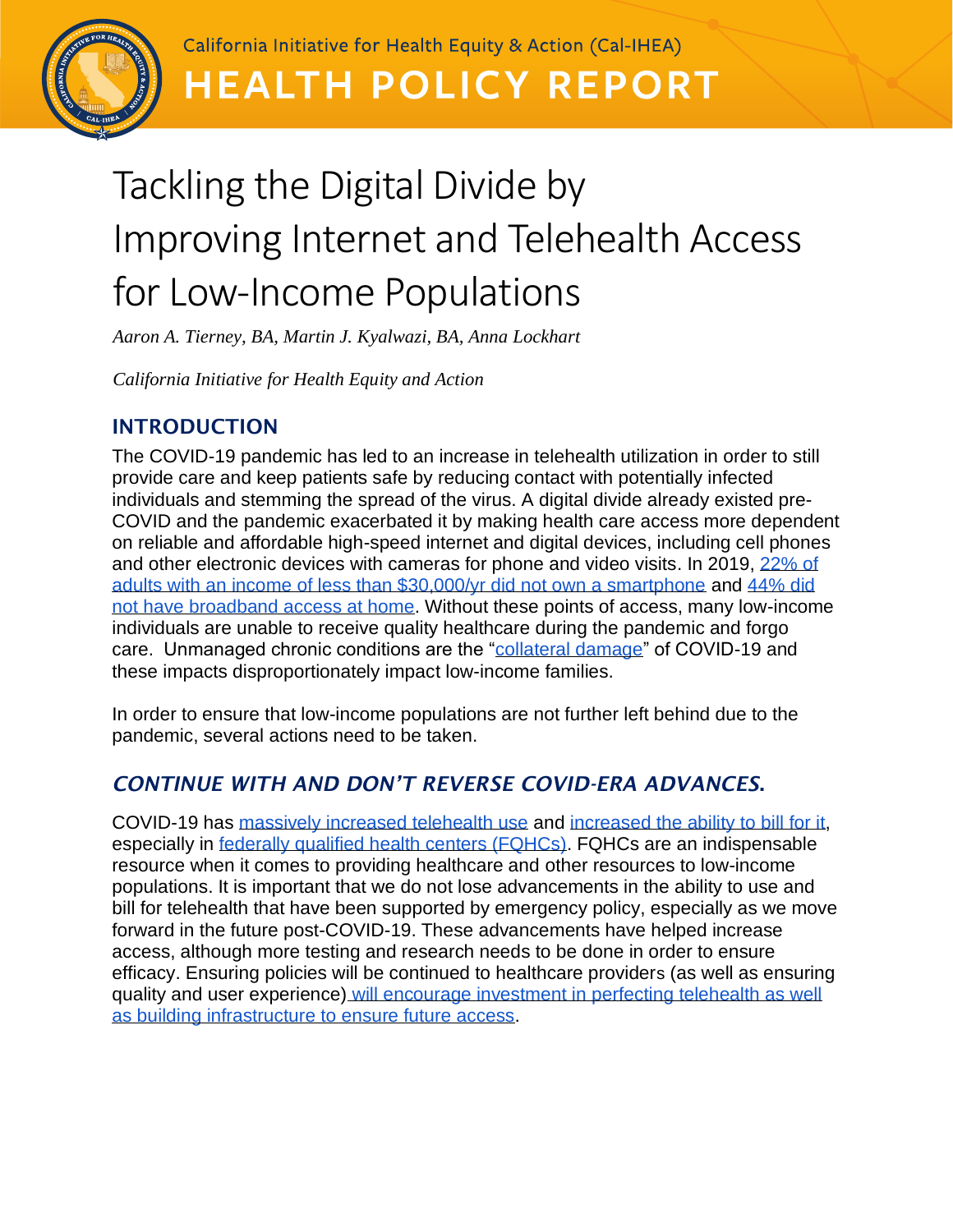## *ENFORCE LEGISLATION.*

There are many policies that have aided in the ability to reimburse telehealth services for FQHCs. The [FCC Over-the-Air Reception \(OTARD\) device rule](https://www.fcc.gov/media/over-air-reception-devices-rule) has also aided lowincome individuals in accessing stable and reliable internet by allowing tenants to use their rooftops to install antennas for broadband access. There have been instances of private and community partnerships taking advantage of policies such as the OTARD device rule to deliver affordable access to disadvantaged communities. An example that comes out of California is [the partnership between Sail Internet and Gardner Family](https://www.businesswire.com/news/home/20200413005035/en/Sail-Internet-Gardner-Family-Health-Collaborate-Address)  [Health in Alviso, CA.](https://www.businesswire.com/news/home/20200413005035/en/Sail-Internet-Gardner-Family-Health-Collaborate-Address) However, many of these policies are not adequately enforced, disallowing them to catalyze the change they were written to create. Engaging in advocacy to increase enforcement of policies that increase internet and telehealth access for low-income communities may be an effective strategy to help close the digital divide.

[A great resource to keep track of relevant laws and policies surrounding telehealth](https://www.cchpca.org/) has been put out by the Center for Connected Health Policy (CCHP).

## *ADDRESS LANGUAGE BARRIERS/ENGAGE WITH COMMUNITIES.*

Individuals with limited English proficiency [are at particular risk for being left behind or](https://catalyst.nejm.org/doi/full/10.1056/CAT.20.0123)  [receiving inadequate care with the increased implementation of telehealth as many](https://catalyst.nejm.org/doi/full/10.1056/CAT.20.0123)  [telehealth services](https://catalyst.nejm.org/doi/full/10.1056/CAT.20.0123) are [designed with fluent English-speakers in mind.](https://www.theverge.com/21277936/telehealth-english-systems-disparities-interpreters-online-doctor-appointments) In addition to being able to adequately communicate care through shared language, language is often a barrier to the also important goal of leveraging community resources to provide telehealth. There is a paucity of evidence about how to make telehealth work best for patients with limited English proficiency. More needs to be done to enhance communication, address communication and leverage community resources to increase the use and efficacy of telehealth.

#### *MAKE SURE RESOURCES ARE BEING UTILIZED.*

As we work together to create resources to increase telehealth access for low-income communities, it is important that we focus on their dissemination and not just their development. Underutilization of resources due to providers being unaware they exist is an all too common story of intervention implementation. When creating a resource, it is [important to also come up with a strategy to ensure relevant stakeholders will be aware](https://link.springer.com/article/10.1007/s11897-013-0140-1)  [of what you create, how to use it effectively, and who they can best use it with.](https://link.springer.com/article/10.1007/s11897-013-0140-1) This can be addressed by using principles from human-centered design from more public/private sector settings and implementation science frameworks from more academic settings to guide thinking during development.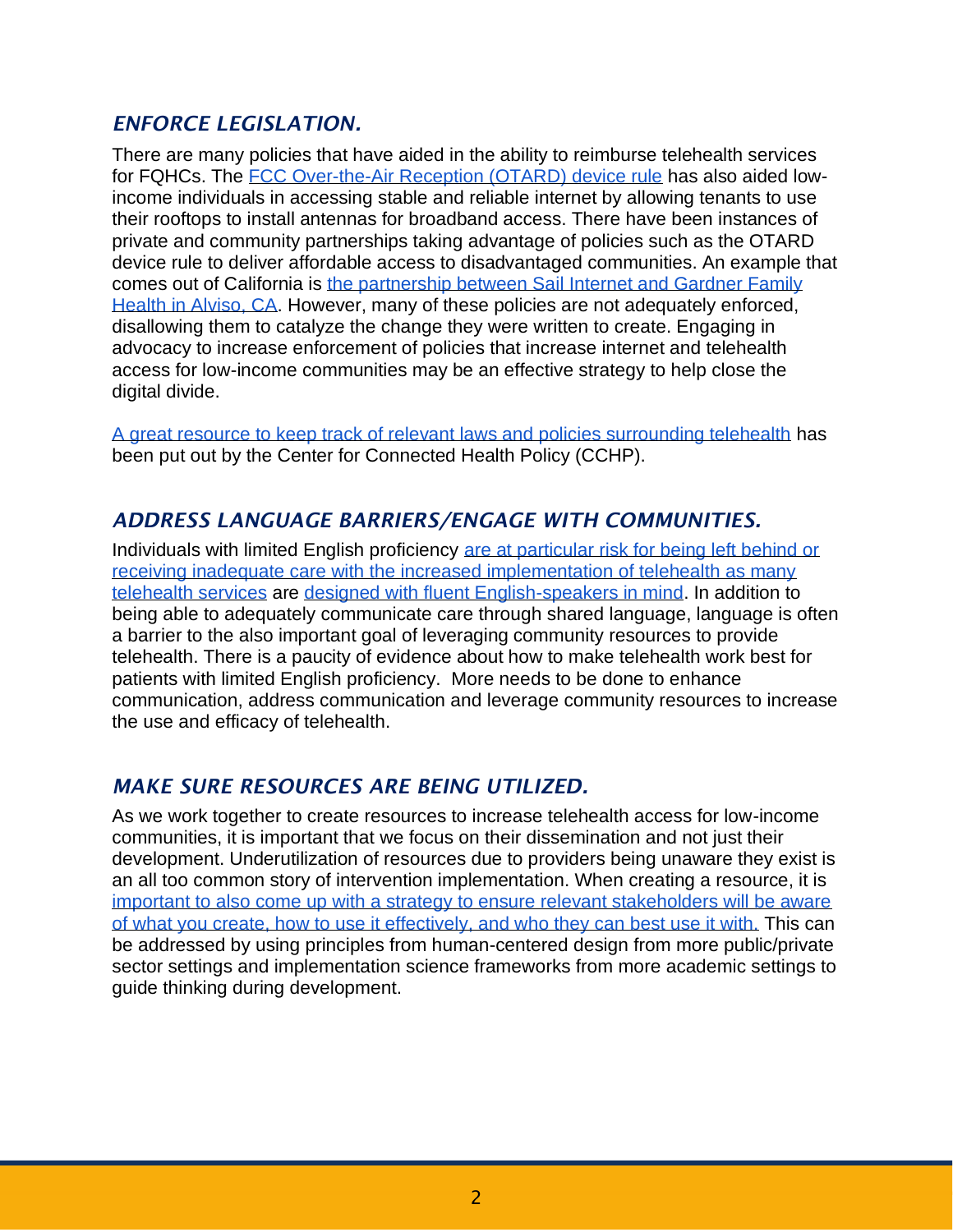## *LEVERAGE ORGANIZATIONAL PARTNERSHIPS.*

One successful way that could help increase internet and telehealth access for lowincome communities is directly working with private sector partners. This often includes working with internet service providers (ISPs) and providers of cellular services and mobile technologies, such as [what has recently happened in Alviso, CA.](https://www.businesswire.com/news/home/20200413005035/en/Sail-Internet-Gardner-Family-Health-Collaborate-Address) Creating partnerships between communities organizations/entities that engage in community research and private companies may be an effective method to make desires and evidence-based strategies a reality. Private partnerships can create access to resources and infrastructure that communities would otherwise be unable to obtain themselves, especially if they receive inadequate aid from other resources.

Nonprofit organizations can also assist in outreach, training, and creating a non-profit partnership can be the first step in building trust in a community. As a new entity entering an established community, [partnering with an organization that has already](https://journals.sagepub.com/doi/full/10.1177/0033354917742127)  [become part of that community can help accelerate trust-building, which in turn can](https://journals.sagepub.com/doi/full/10.1177/0033354917742127)  [accelerate adoption, implementation, and dissemination of key telehealth interventions.](https://journals.sagepub.com/doi/full/10.1177/0033354917742127)

Leveraging [a combination of private and nonprofit partnerships can greatly enhance the](https://www.annualreviews.org/doi/full/10.1146/annurev.publhealth.21.1.369)  [viability of attempts to increase telehealth use and access](https://www.annualreviews.org/doi/full/10.1146/annurev.publhealth.21.1.369) in low income communities.

### *STREAMLINE WORKFLOWS & ENGAGE IN TEAM-BASED CARE.*

Telehealth offers new opportunities and flexibility to deliver care to patients, many [clinical personnel w](https://www.ncbi.nlm.nih.gov/pmc/articles/PMC7273942/)ill have to grapple with shifted, rather than streamlined, responsibilities. For example, key components of an appointment (i.e. scheduling, documentation, obtaining vital signs, previsit and postvisit duties) will still need to be performed through [adjusted processes](https://www.ama-assn.org/system/files/2020-04/ama-telehealth-implementation-playbook.pdf) on a telehealth platform. Practices and health systems must [clearly define roles f](https://www.ruralhealthinfo.org/toolkits/telehealth/4/mapping-workflow)or traditional care team members such as physicians, nurses, and support personnel, while also developing workflows for staff such as informational technology personnel who might work more closely with the telehealth care team. As learned from models of specialty care such as [teledermatology](https://pubmed.ncbi.nlm.nih.gov/32588723/) and [telepsychiatry, robust templates](https://www.ncbi.nlm.nih.gov/pmc/articles/PMC7327290/) embedded into the EHR can optimize telehealth care coordination and [workflows](https://www.careinnovations.org/wp-content/uploads/workflow-Chapa-de-and-Riverside-Indian-Health-Feb-2018.pdf) can be utilized by primary care physicians as a tool to delegate which team members will be accountable for collecting and documenting key patient information.

[Successful integration](https://pubmed.ncbi.nlm.nih.gov/32588723/) of telehealth services relies on shared workload, established partnerships, and common goals for successful implementation. Any successful integration of telehealth relies on the willingness of providers and staff to adjust key [roles and responsibilities](https://pubmed.ncbi.nlm.nih.gov/31518266/) to new technology. When care-team members' [fundamental](https://pubmed.ncbi.nlm.nih.gov/31518266/)  [needs](https://pubmed.ncbi.nlm.nih.gov/31518266/) of [relatedness, competence, and autonomy](https://dx.doi.org/10.1111%2Fj.1559-1816.2000.tb02471.x) are satisfied, motivation to utilize new telehealth workflows will ensue. In a period of time where key clinical and support personnel in health systems and physician [practices face lay-offs,](https://revcycleintelligence.com/news/layoffs-continue-as-primary-care-braces-for-return-to-pre-covid-pay) a commitment to these [ideals](https://dx.doi.org/10.1111%2Fj.1559-1816.2000.tb02471.x) at the foundation of any workflow redesign is critical to optimizing telehealth implementation and team-based care.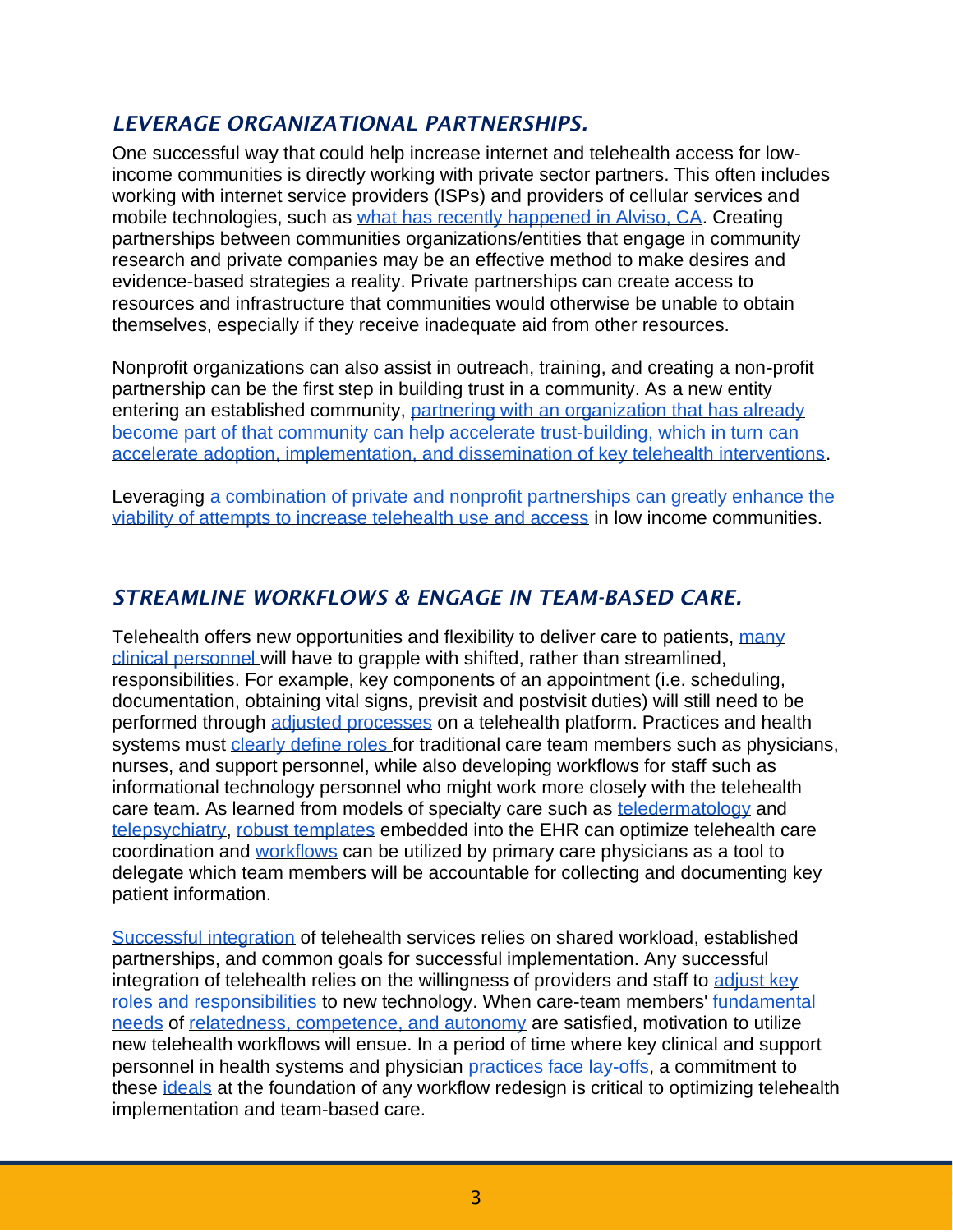## *ADDRESS HOUSING INSTABILITY.*

Patients who utilize shelters and homeless services have [disproportionately high rates](https://doi.org/10.1007/s11524-010-9456-2) of chronic illness and are at [increased risk](https://doi.org/10.1007/s11524-008-9270-2) of COVID-19 exposure due to crowding and lack of proper ventilation in many shelters. Homeless patients are more likely to have no or [limited access to the internet and high turnover](https://mhealth.jmir.org/2018/12/e10049) in phones and/or phone numbers compared to low-income patients of any age. By [facilitating telehealth appointments](https://doi.org/10.1097/ADM.0000000000000682) through local supportive housing, shelters, and community drop-in centers, providers and health systems can provide their patients with [dependable access to mobile](https://doi.org/10.1097/ADM.0000000000000682)  [phones.](https://doi.org/10.1097/ADM.0000000000000682)

Because patients facing homelessness and housing instability face higher turnover in phones and phone numbers, providers might consider expanding offerings for [open](https://mhealth.jmir.org/2018/12/e10049)  [access appointment scheduling.](https://mhealth.jmir.org/2018/12/e10049) By allowing for same day telehealth appointments, this intervention can lower barriers for individuals who have limited or often interrupted access to mobile phones and internet. Finally, health systems and providers must consider how to [adapt their telehealth strategies](https://mhealth.jmir.org/2018/12/e10049) for older adults experiencing homelessness, who are more likely to experience impairments in [activities of daily living](https://www.ncbi.nlm.nih.gov/books/NBK470404/#:~:text=S%2C%20et%20al.-,Introduction,eating%2C%20bathing%2C%20and%20mobility.)  [and executive functioning \(ADLs\) t](https://www.ncbi.nlm.nih.gov/books/NBK470404/#:~:text=S%2C%20et%20al.-,Introduction,eating%2C%20bathing%2C%20and%20mobility.)hat decrease the likelihood of mobile phone use.

#### **CONCLUSION**

In conclusion, the increase in telehealth services due to COVID-19 has exacerbated the existing disparity in internet access within low-income communities. The barriers to access must be met with the appropriate modifications to policy and management. COVID-era policy adjustments must be enforced and exist post-COVID-19 to observe the progress made. While policy improves telehealth billing for providers, it is important to consider changes to Telehealth platforms to enhance patient accessibility. Telehealth platforms must be designed with the community they are serving in mind; whether that be one with language barriers or housing instability. By partnering with community organizations, private companies can bridge the gap between provider and patient. Once created, it is important to keep the relevant parties informed about the new Telehealth resources and the best way to apply them, preventing the underutilization of resources. While implementing new technologies, it is important to shift workflow design to accommodate the new technology. Flexibility in process and team responsibilities can facilitate streamlined telehealth integration. Low-income patients are frequently left behind when it comes to telehealth access and design and they must be considered as we advance in telehealth implementation.

Author Bios: